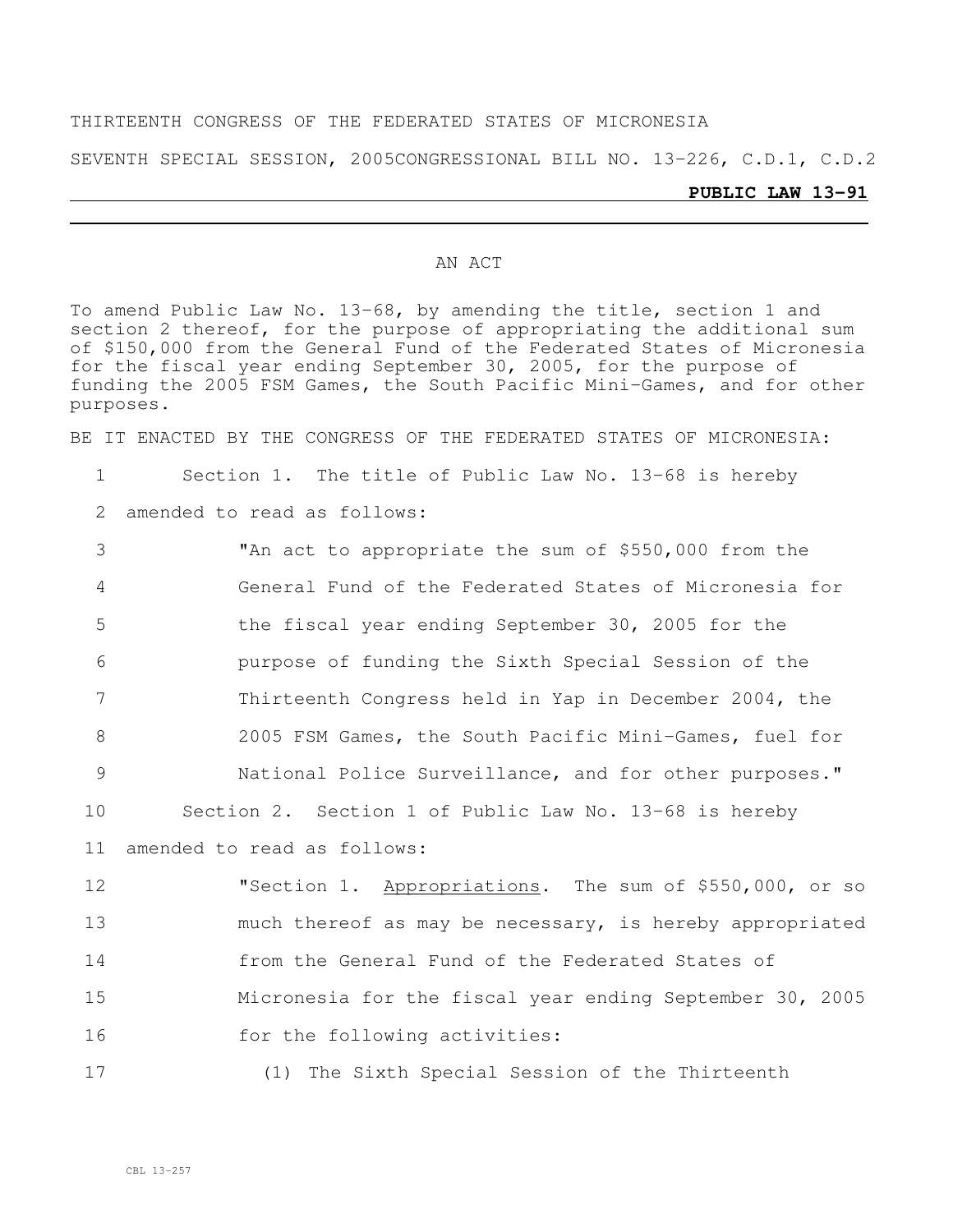# **PUBLIC LAW 13-91**

| 1             | 50,000<br>Congress held in Yap in December 2004 \$     |
|---------------|--------------------------------------------------------|
| 2             | (2) The FSM Games to be held in 2005, provided         |
| 3             | that this amount can not be allotted until the         |
| 4             | President has received written confirmation from       |
| 5             | the appropriate person that FSM Games will proceed     |
| 6             | in 2005 and, notwithstanding any other section of      |
| 7             | Public Law No. 13-68 or any section of Public          |
| 8             | Law No. 13-46, this amount shall not be                |
| $\mathcal{G}$ | reprogrammed or used for any other purpose,            |
| 10            | including any debts incurred for previous FSM          |
| 11            | Games or South Pacific Games. \$<br>300,000            |
| 12            | 100,000<br>(3) Fuel for national police surveillance   |
| 13            | (4)<br>The South Pacific Mini Games, provided          |
| 14            | that this amount can not be allotted until             |
| 15            | the President has received written confirmation        |
| 16            | from the appropriate person that the FSM will          |
| 17            | be participating in the South Pacific Mini Games       |
| 18            | and, notwithstanding any other section of Public       |
| 19            | Law No. 13-68 or any section of Public Law No.         |
| 20            | 13-46, this amount shall not be reprogrammed or        |
| 21            | used for any other purpose including any debts         |
| 22            | incurred for previous FSM Games or South Pacific       |
| 23            | 100,000"<br>Mini Games                                 |
| 24            | Section 3. Section 2 of Public Law No. 13-68 is hereby |
| 25            | amended to read as follows:                            |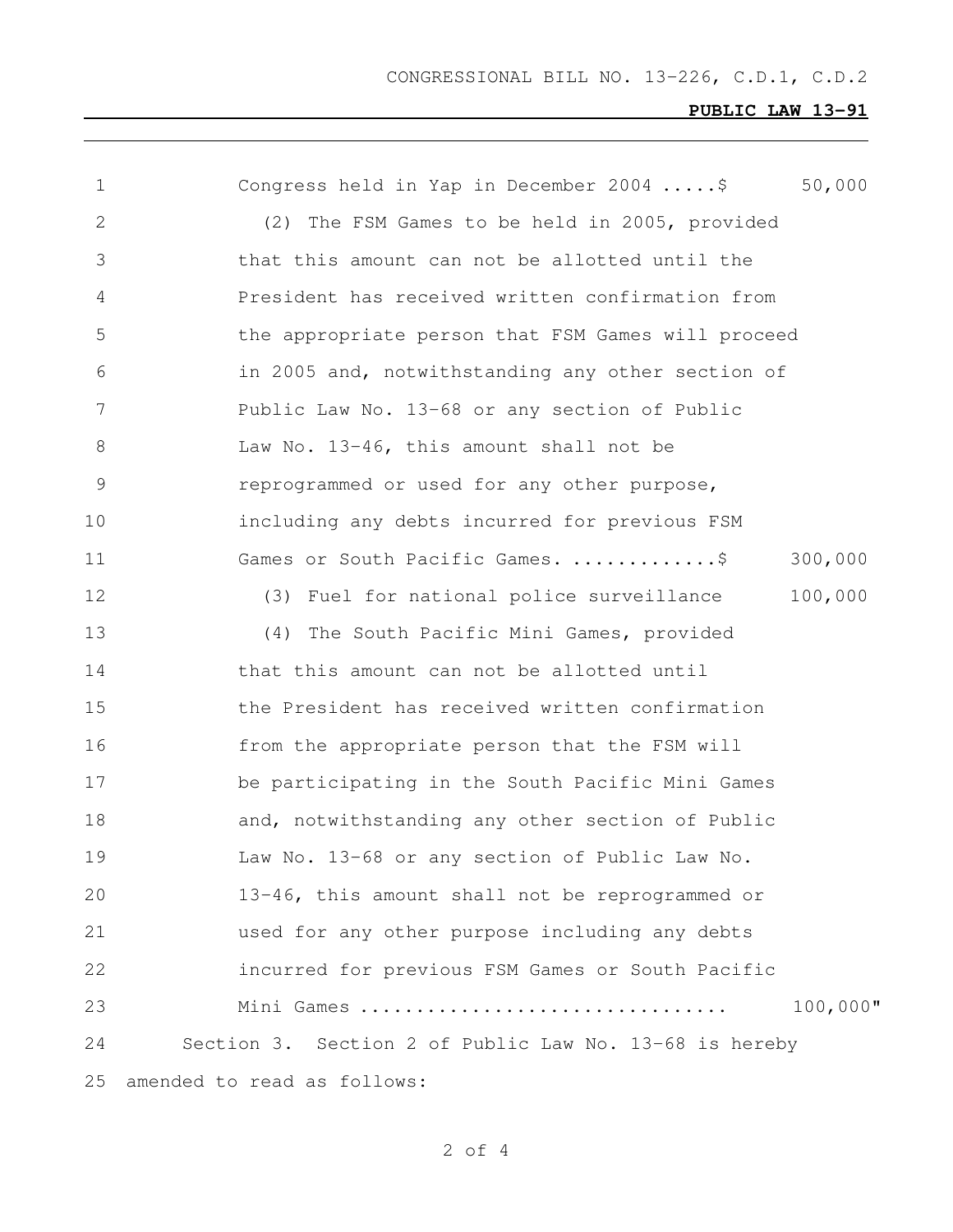CONGRESSIONAL BILL NO. 13-226, C.D.1, C.D.2

**PUBLIC LAW 13-91**

 "Section 2. Allotment and management of funds and lapse date. (1) All funds appropriated by this act shall be allotted, managed, administered, and accounted for in accordance with applicable law, including, but not limited to, the Financial Management Act of 1979. The allottee shall be 7 responsible for ensuring that these funds, or so much thereof as may be necessary, are used solely for the purpose specified in this act and that no obligations are incurred in excess of the sum appropriated. The allottee of the funds appropriated in subsection (1) of section 1 of this act shall be the Speaker of the Thirteenth Congress. The allottee of the funds appropriated in subsections (2), (3) and (4) of section 1 of this act shall be the President of the Federated States of

Micronesia.

 (2) The authority of the allottee to obligate funds appropriated by this act shall lapse as of September 30, 2006."

- 
- 
- 
- 
- 
- 

of 4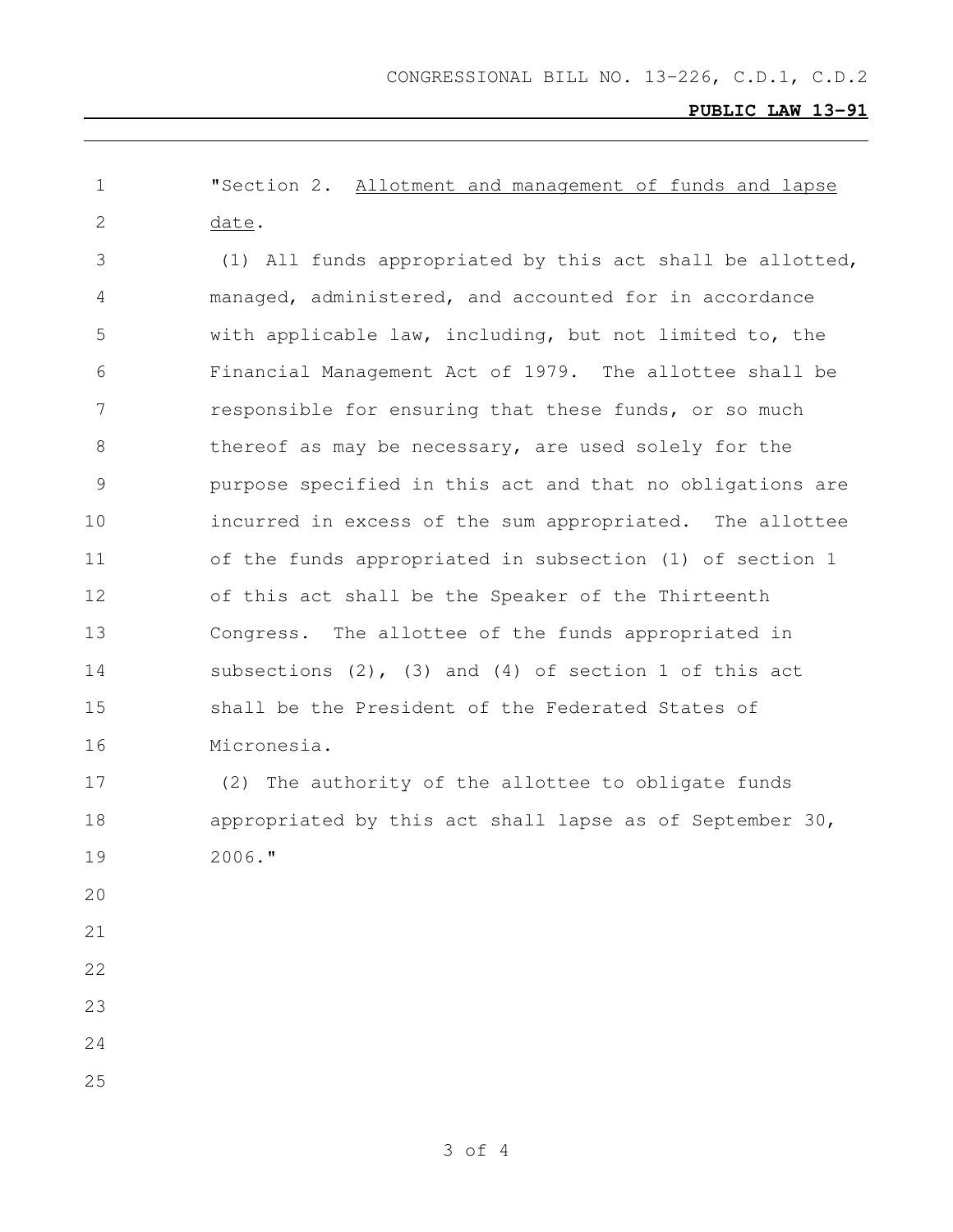# **PUBLIC LAW 13-91**

| $\mathbf 1$     |                                                             |
|-----------------|-------------------------------------------------------------|
| $\sqrt{2}$      |                                                             |
| 3               | Section 4. This act shall become law upon approval by       |
| 4               | the President of the Federated States of Micronesia or upon |
| 5               | its becoming law without such approval.                     |
| $\sqrt{6}$      |                                                             |
| $7\phantom{.0}$ |                                                             |
| $\,8\,$         |                                                             |
| $\mathcal{G}$   | April 22, 2005                                              |
| 10              |                                                             |
| 11              |                                                             |
| 12              |                                                             |
| 13              |                                                             |
|                 |                                                             |
| 14              | /s/ Joseph J. Urusemal                                      |
| 15              | Joseph J. Urusemal<br>President                             |
| 16              | Federated States of Micronesia                              |
| 17              |                                                             |
| 18              |                                                             |
| 19              |                                                             |
| 20              |                                                             |
| 21              |                                                             |
| 22              |                                                             |
| 23              |                                                             |
| 24              |                                                             |